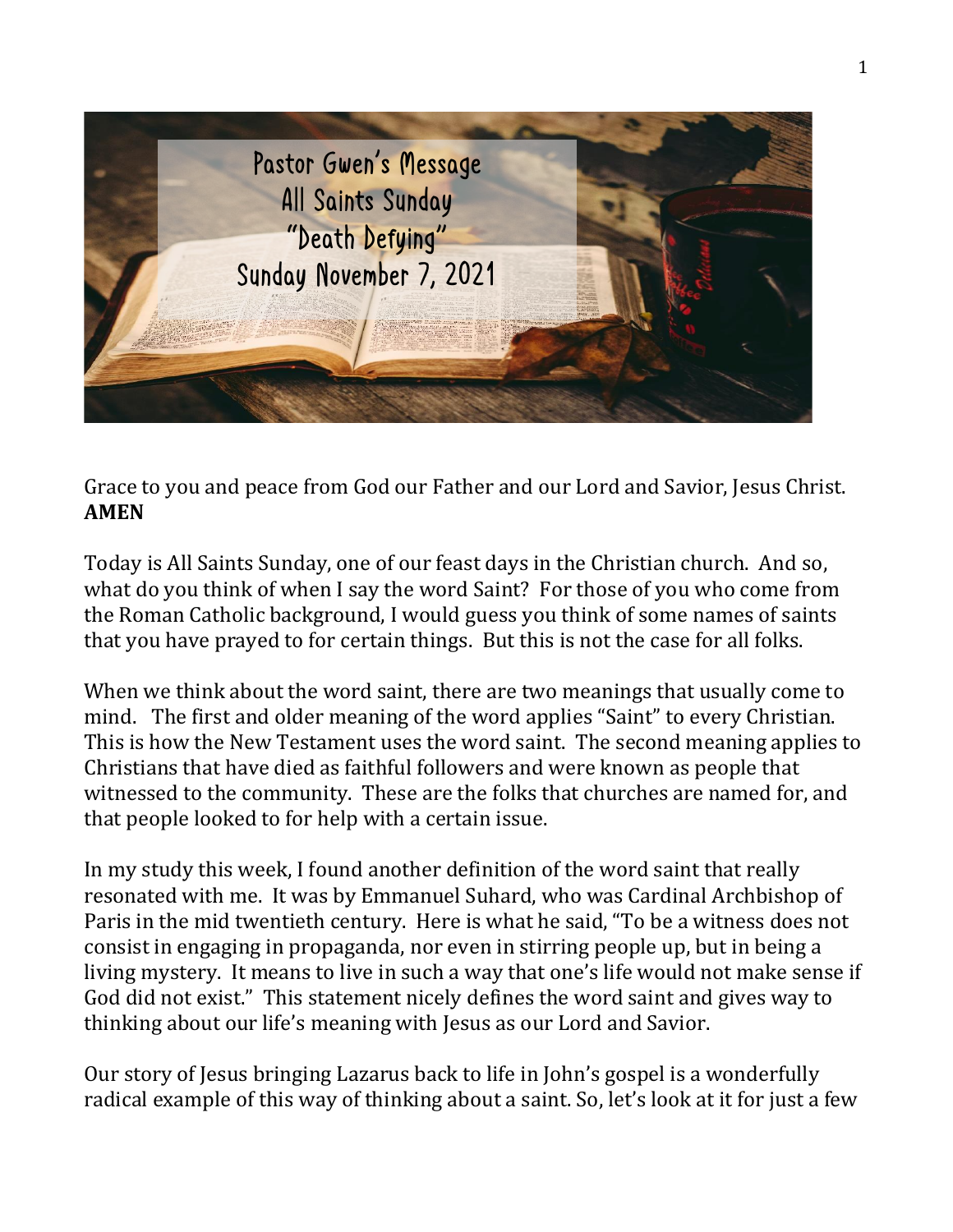minutes through this lens. Lazarus had died. He was in the tomb for four days and his body was already decaying. Jesus, now in the scene orders the tomb to be opened despite objections that it is too late, by Martha. Knowing what he was about to do, Jesus reassures her that the glory of God will be seen. Jesus looks to his father in heaven and calls to Lazarus to come out of the tomb. Lazarus does so. He is alive even as he is wrapped in his burial cloths.

What an unforgettable experience that must have been. The witnesses will never forget seeing Lazarus brought back to life by Jesus of Nazareth. Lazarus was a saint. His life would have had no meaning if God did not exist. And he is now a walking, talking and very much a live mystery. I am sure that Lazarus had the realization that life is precious. He was brought back to life by a gracious God, but for most folks such a resurrection will not happen quite like it did for Lazarus.

The reality of death and its inevitability is with all of us throughout our lives. Dostoyevsky once wrote, "The certainty of inescapable death, and the uncertainty of what is to follow, are the most dreadful anguish in the world." And in our Gospel story today, Mary, Martha and Jesus are not exempt from the effect of death. No one likes death. No one wants it. And yet it comes. This most dreadful anguish in the world will come to each one of us. Mary and Martha were quite upset that their brother Lazarus had died. Jesus sees their tears and grief and He weeps with them. Jesus weeps not because of sadness that Lazarus died. For he already knew what he was going to do. But Jesus weeps with Mary and Martha because he feels their pain, their sense of loss Lazarus's death brought. Jesus had compassion on these two women who were hurting.

I think that Jesus also shed tears because of the great sadness that death brings with it. Jesus knows the effect of death upon the living and so he grieves with them.

Jesus weeps because he knows that raising Lazarus from the dead will only bring him closer to his own death. The Pharisees did not need much more ammunition to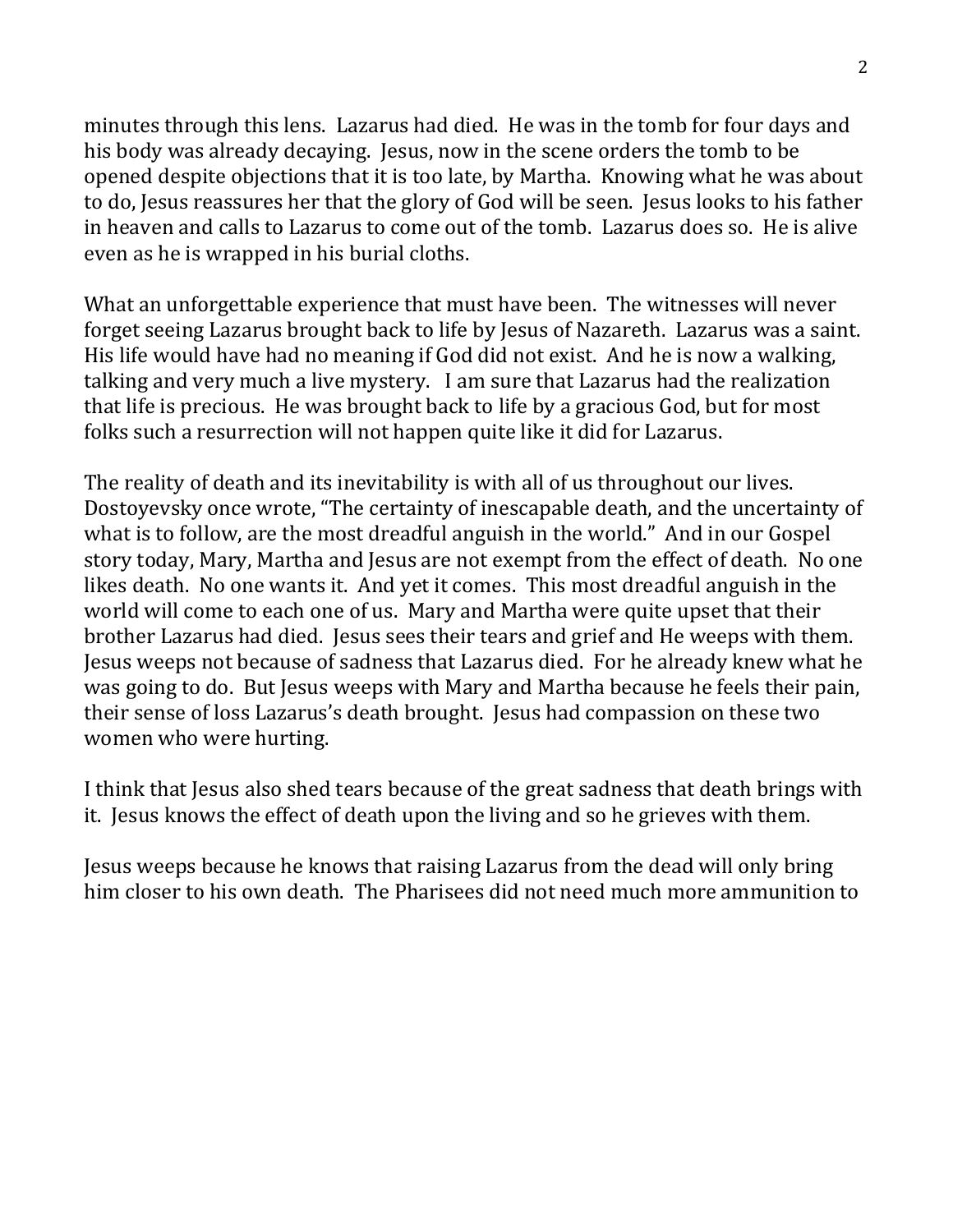order Jesus to be put to death, but certainly bringing someone back to life, would be a cause for concern about Jesus' ultimate power.

Jesus weeps because he understands what grief and pain his own death will bring to the lives of those who love him, to those that were close to him, and to those who followed Him.

Jesus weeps for all those who weep at the funerals of family and friends. Death is still a fearful thing today. No one I know looks forward to it, at least not too soon. Death may be cruel. It may be the enemy and it causes grief and fear and anxiety in our lives. One of the interesting things Max Lucado said last week in our DVD study was that our death will not come one minute sooner than God had it planned. So, folks, if he is not finished with you yet, you remain able to sit up and take nourishment. The Lord's plan will be fulfilled before you are called to your eternal rest.

And in our reading today, we have the good news that death has been defeated. Our God took away Lazarus's death and made him alive again. God has power over the holds of death. In the cross of Jesus, God dealt with death by taking on all the sin in the world as well as the death we deserve due to it.

Jesus died. But he came alive again. His resurrection was a great announcement to the whole world that death has been swallowed up in victory. There is nothing to be afraid of. There is nothing to be anxious about. But rather, on the other side of death we have the glorious hope of eternal life in heaven. This life will be perfect with no more pain and anguish. Eternal life will be the ultimate, a life to look forward to and not to fear.

Death is just the end of this life and the beginning of the new. The new life that God promised us at our baptisms. The words give us strength that we have been baptized into the life, the death, and the resurrection of Jesus. And folks that is good news. Through the victory of Christ's cross, we are assured of life forever.

And so today as we remember those loved ones who have gone before us in the past year, we celebrate their risen life with Jesus. We know that they are no longer in